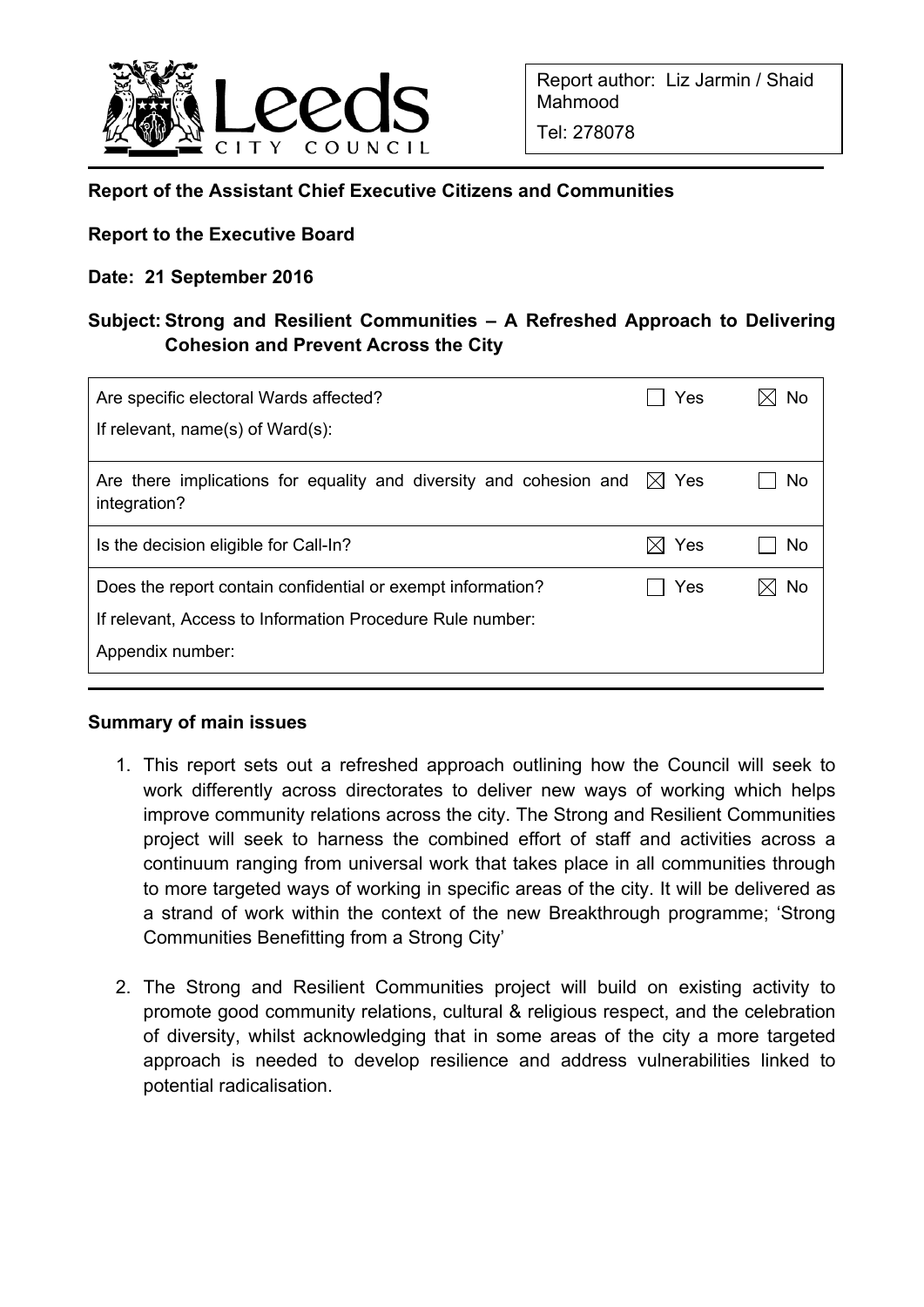### **Recommendations**

- 3. Executive Board is asked to:
	- Endorse the refreshed approach to cohesion and prevent outlined in this report.
	- Agree the staged approach to the Pathfinder projects set out in section 4.10 of this report as follows:
		- **Stage 1**: Undertake consultation with services and elected members to identify issues, skills gaps and agree a range of activities – commence by October 2016
		- **Stage 2:** Development of local cohesion plans for each of the 10 Community Committee Areas – to 31 March 2017
		- **Stage 3:** Build the capacity and confidence of frontline staff and elected members – to April 2017 (then ongoing)
		- **Stage 4:** Identify pathfinder projects 1<sup>st</sup> project to commence in Autumn of 2016; and
	- Request the Chief Officer Communities takes forward the development and implementation of the staged approach and the Pathfinder projects and provides a progress report in 2017.
	- Request the Chief Officer Communities provide an update report on the implications of the Casey Review for Leeds following national publication of the report.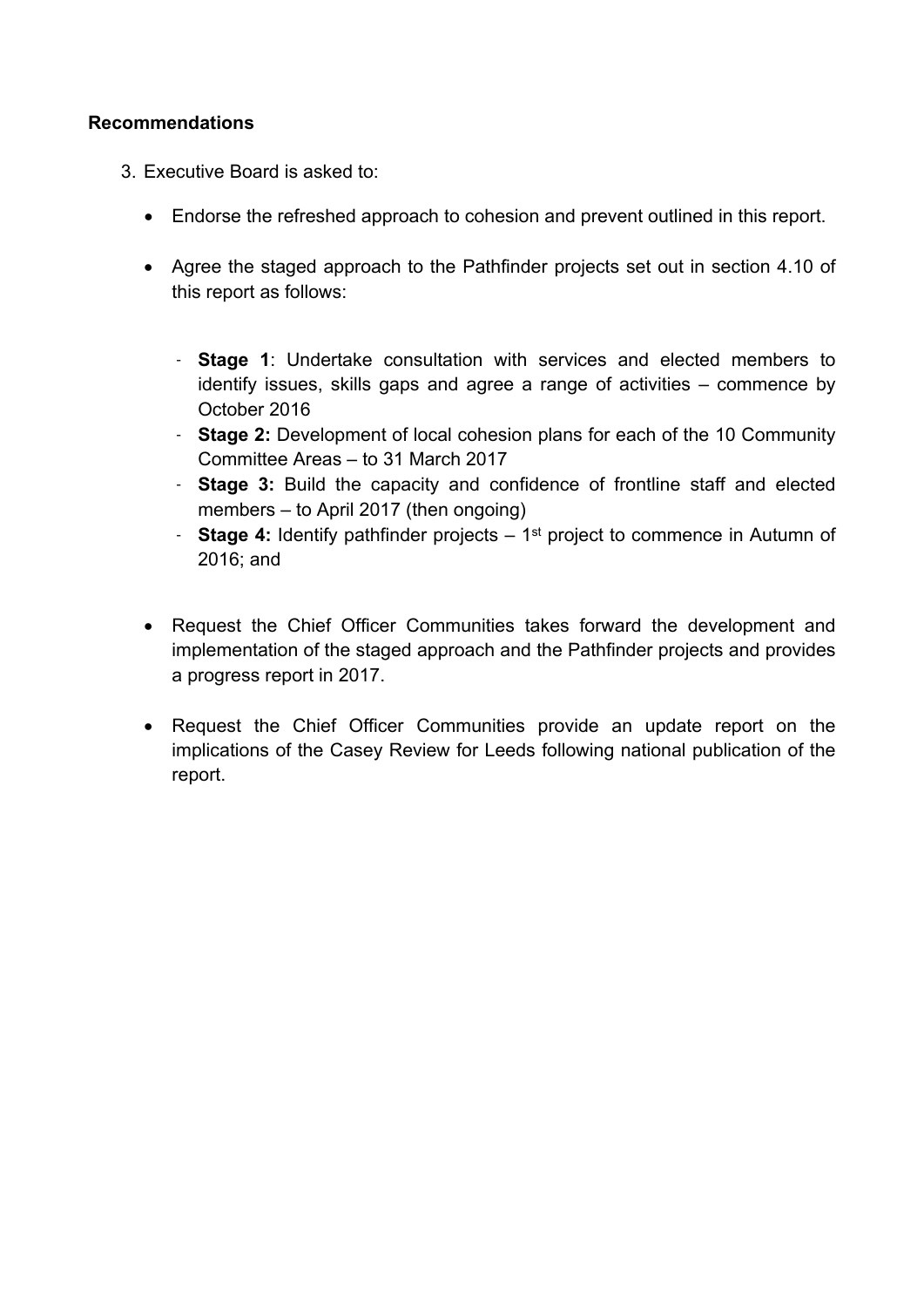# **1. Purpose of this report**

1.1 For the Council's Executive Board to endorse and provide comment on the refreshed approach outlined in this report in relation to cohesion and the statutory Prevent Duty and support the development of new ways of working, seeking to embed cohesion, compassion and mutual respect across all the city's communities. The approach seeks to build on good work that has already taken place in the city over a number of years. It provides for improved coordination and harnesses a cross council contribution that also actively engages different sectors and communities in Leeds, encouraging them to contribute their knowledge, strengths and expertise to our collective endeavours on cohesion over the coming years.

# **2. Background information**

- 2.1 Leeds has always been a welcoming and compassionate city, both to its residents and visitors, regardless of background, ethnicity or faith and we are proud of our diversity and multiculturalism. As the make-up of the city's population changes, the Council recognises that this change will bring both opportunities and also challenges. We want all of our communities to feel included in the life of the city and we want new residents and visitors to feel welcome whilst also acknowledging that change can create a sense of unease and may leave some communities feeling isolated from wider society.
- 2.2 A lack of community cohesion can contribute to the conditions where tensions can flourish. The city's work to tackle this issue should embed cultural and religious respect and pursue fair and cohesive communities that are resilient to all types of threat, including extremism. By working to embed community cohesion and respect in all the work that we do, inequalities, both perceived and real, will reduce and the medium and long term risk of individuals and groups being drawn into extremism and towards committing violent acts will diminish.
- 2.3 The drivers for extremism are complex and are often linked to social and economic injustice and grievances. Some of which are also linked to international events which are largely beyond the control of local government. Nevertheless, the presence of extremism in all its forms makes the achievement of an integrated and harmonious community more challenging.
- 2.4 The Strong and Resilient Communities project forms a key strand of the 'Strong Communities Benefitting from a Strong City' Breakthrough Programme that is currently in development. It sets out the Leeds' approach to Prevent and Community Cohesion embedding the former in to the latter and acknowledging that everyone has a part to play in keeping the city safe from extremism in the here and now, whilst understanding that a society which does not promote a common sense of belonging and respect can become a breeding ground for disharmony and threat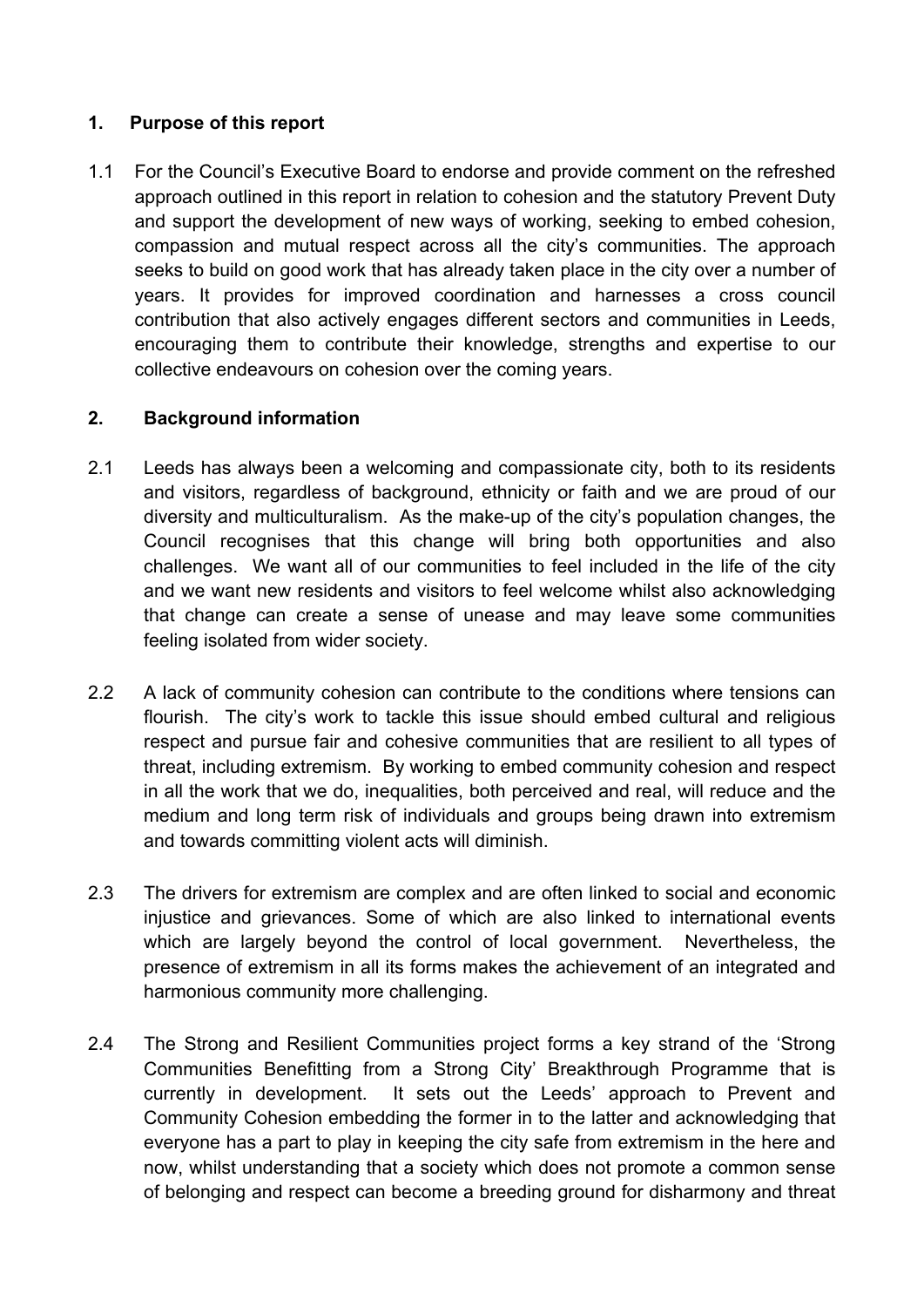in the longer term. The programme will seek to build on existing good practice as well as deliver new cross council ways of working that :

- Raises community aspirations
- Develops community leadership (children, young people and adults)
- Improves the engagement of migrant communities in the life of the city
- Increases levels of volunteering
- Uses community assets better to improve local engagement and supports communities to develop local initiatives
- Develops community capacity
- Intervenes earlier and prevents difficulties escalating
- Tackles all forms of extremism

#### **3. Main issues**

- 3.1 Leeds is a welcoming and compassionate city, a city of sanctuary (an update report will be provided to the September 2016 meeting of the Executive Board) and one with an increasingly diverse population. In the last decade the makeup of Leeds' communities has changed significantly and we now have residents from over 140 ethnic groups residing in Leeds' neighbourhoods. The changing nature of our communities means that the relationships we already have and those we will build with people new to the city, will play a much more important part in the city's success.
- 3.2 At the same time, the city's economy has continued to prosper despite significant financial challenges. However, some of our communities have not benefitted from this success, with approximately 164,000 people living in areas that are ranked amongst the most deprived 10% nationally and 65,000 households living in poverty. The council embarked on an ambitious programme of work to alleviate the effects of poverty and improve economic wellbeing in the city through the Citizens@Leeds programme. An update report on this work will be provided to the September 2016 meeting of the Executive Board.
- 3.3 Economic and social deprivation remains concentrated in specific localities with long-term challenges such as access to employment, poor housing, language and literacy barriers, skills, health and caring responsibilities. Many of these places also lack community capacity, leadership and infrastructure.
- 3.4 In part linked to demographic change, in part linked to wider social change, patterns of faith have also changed across the city with many of the newly arrived communities originating from cultures that have a higher rate of religious observance than our more settled communities. Different ethnic and religious groups have very different age profiles and needs. Understanding these differences has become increasingly important as we plan and deliver services.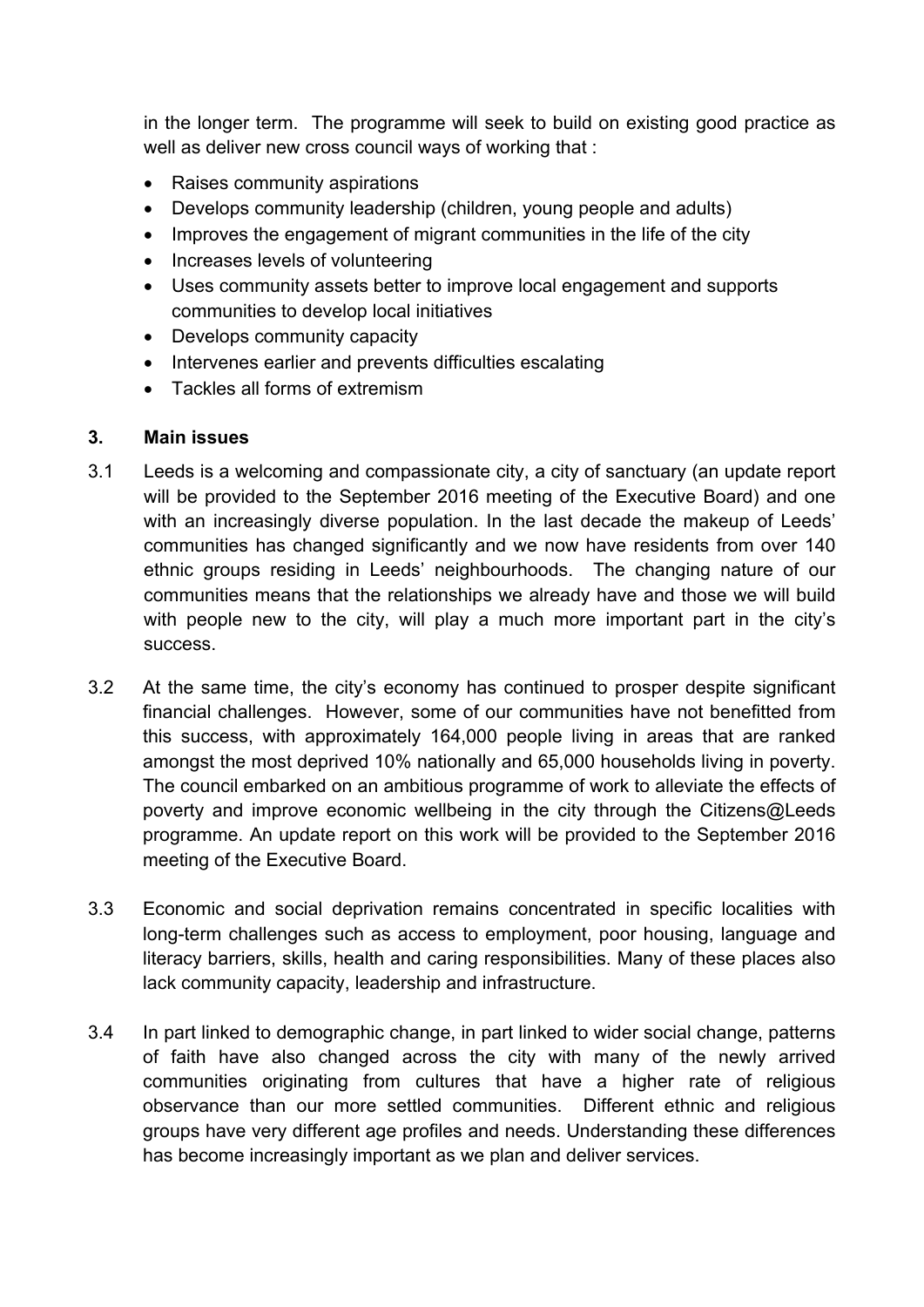- 3.5 Changes in the make-up of our communities has also resulted in some localised impacts across the city, with complex related issues such as 'national identity', language proficiency, transient populations and variations in birth rates, that in turn influence both service provision and the relationships between different communities.
- 3.6 As the city's population and diversity continues to grow and change in the future we want to ensure that both our established and our newer residents are the primary beneficiaries of the city's economic prosperity and that people living in Leeds get on well with one another. As a consequence, we need to improve our ability to predict the impact of rapid change and support communities to withstand difficulties and accept differences.
- 3.7 Continued public sector budget reductions mean that the Council and its partners need to seek new ways of working within localities with a radically different approach based on need, vulnerability and the provision of support to play a more active role in the success of Leeds..
- 3.8 We also need intervene earlier to avoid situations in neighbourhoods and amongst different communities escalating and placing an increasing strain on public services. To work better across the Council with our partners and with and alongside local communities, to address problems more pro-actively, whilst developing and embedding problem solving, conflict resolution, mediation and leadership skills within those communities.
- 3.9 Following the European Union (EU) referendum in June 2016, the city has seen a slight increase in reported hate related incidents/crimes. The comparative figures for Leeds show that in the year to date (01/04/16 to 11/08/2016), there were 107 hate related enquires reported to the Leeds Anti-Social Behaviour Team (LASBT), compared to 101 for the same period last year. Although, the reported figures are only slightly higher, third sector partners have reported that newcomers to the city feel less safe since the referendum and that they have been subject to more race hate incidents, most of which are thought to be largely unreported. A refresh of the Leeds Hate Crime Strategy and action plan is underway to ensure that we are able to respond to the post-Brexit challenges and increase the reach and promotion of the city's hate crime reporting structures.
- 3.10 The Strong and Resilient Communities project will work alongside the LASBT to explore related issues and consider how the city can reduce the incidents of Hate Crime and better understand the underlying issues which create the environments that lead to individuals committing these types of offences.
- 3.11 Reducing the risk of more radical forms of extremism often linked to political and religious ideology will also be considered in the approach. Extremism, in all its forms, seeks to undermine the values of fairness, mutual respect and equality which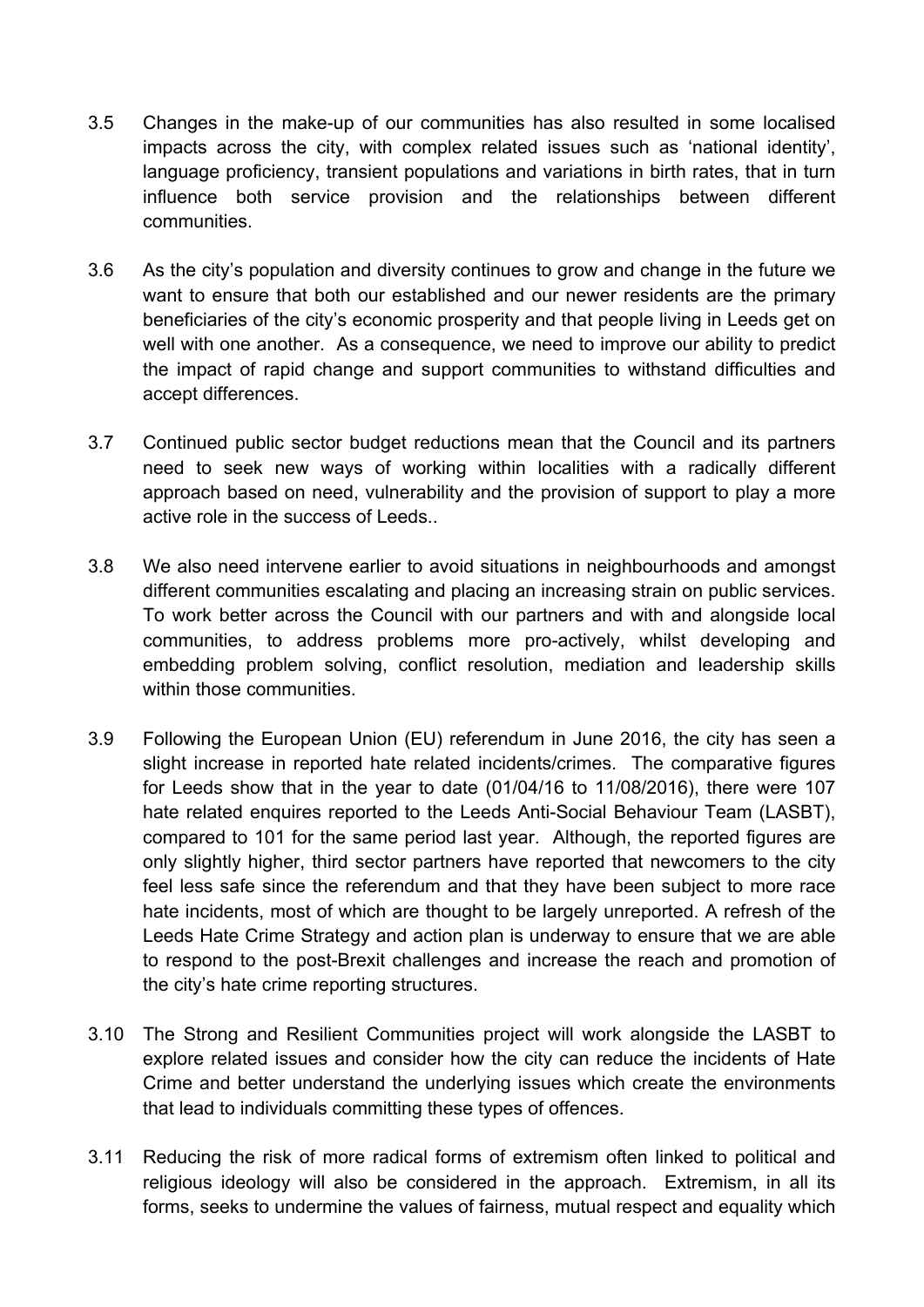underpin a strong and cohesive society. We need to do more to understand and challenge the threat of extremism by building the confidence and surefootedness of our staff, elected members and of those who live and work in the city, to provide that challenge.

# **4. Strong and Resilient Communities Project – A Refreshed Approach to Prevent and Cohesion**

- 4.1 The Government published its National Counter Extremism Strategy on the 19th of October 2015. The strategy seeks to tackle all forms of extremism, and improve the understanding of its causes and its impacts. It provides a timely impetus for the Council to strengthen its approach to promoting cohesion and preventing extremism. Leeds is well regarded in this area of work due to the city's proactive approach to tackling issues related to extremism. In comparison to some other areas in the country, the city has an experienced and knowledgeable coordinator who has worked with statutory and community partners for many years to develop a balanced and measured programme of activity. This approach is crucial in developing trust and confidence in what can be seen as a very sensitive area of work. Much work is being undertaken to engage with local communities to develop a response to the agenda with which communities can identify. Many other areas of the country do work with statutory partners to assist them with fulfilling their legal requirements under the Counter Terrorism and Security Act 2015 and whilst this is an important aspect of the Prevent Strategy, real success necessitates the involvement and buy-in of local communities and civil society groups. Other areas have found this involvement to be a real challenge. Leeds is regarded as being at the forefront of such activity and it is committed to continuing this important work.
- 4.2 Work to promote community cohesion and bring people together, already takes place all over the city in a range of different formats which includes; community festivals and galas; events that bring the city together as a whole and have a presence on a global stage, the city's beauty, unity and friendliness; support and advocacy networks; activities that help new communities integrate and feel welcome; activities that promote understanding and respect between communities and activities that promote equality to name but a few. Much of this work is led by the City's ten Community Committees in partnership with local communities, the Third Sector and other local service providers.
- 4.3 To support our approach to community development, Leeds was successful at securing funding from the Community Led Local Development (CLLD) programme to develop draft local development strategies and Local Action Groups for three areas of Leeds in Inner West, Inner South, and Inner East. Strategies for each of the areas were submitted for consideration on 31st August 2016. Subject to the strategies being approved, the CLLD will provide support to: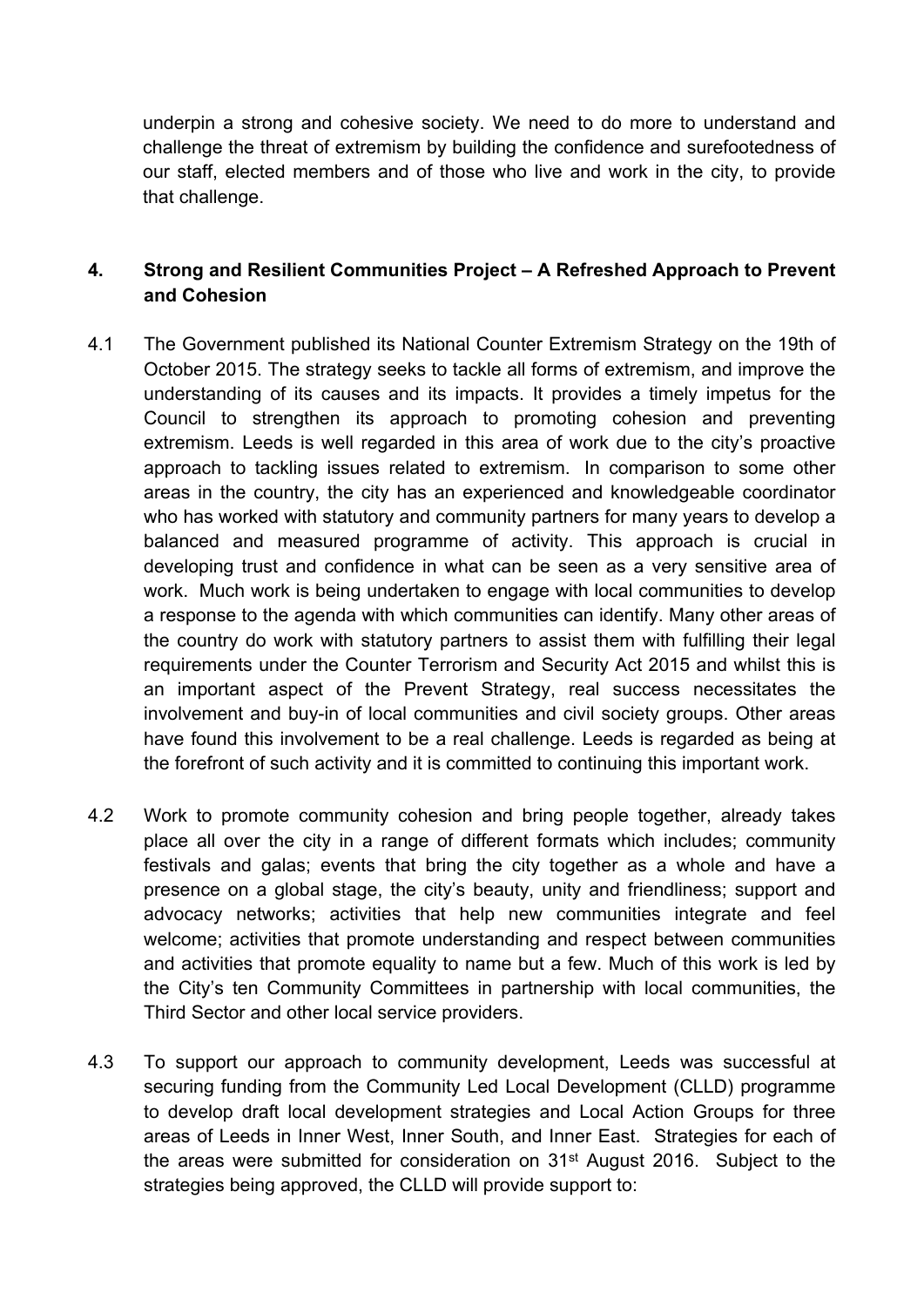- Encourage local communities to **develop integrated bottom-up approaches** in circumstances where there is a need to respond to local challenges calling for change;
- **Build community capacity and stimulate innovation** (including social innovation), entrepreneurship and capacity for change by encouraging the development and discovery of untapped potential from within communities and territories;
- **Promote community ownership** by increasing participation within communities and build the sense of involvement and ownership that can increase the effectiveness of EU policies; and
- **Assist multi-level governance** by providing a route for local communities to fully take part in shaping the implementation of EU objectives in all areas.
- 4.4 The Leeds Prevent programme has been in place since 2007. The programme seeks to work with communities, to develop community led solutions with support, raise awareness, improve confidence and build community resilience. This has involved:
	- Support to a wide range of public sector authorities, particularly schools in relation to their obligations in the delivery of the statutory Prevent Duty
	- Training and awareness raising for statutory and community partners to increase awareness of Prevent
	- Delivery of key messages to communities on issues such as safer giving and travel to conflict zones
	- Engagement of target audiences such as women's groups and youth organisations
	- Developing resources for schools and other establishments to build the confidence of staff to discuss issues related to extremism in a safe space
	- Coordination of the Channel project to safeguard vulnerable individuals
- 4.5 During 2016/17, further activity will be delivered under key themes that have been prioritised by the Home Office. This includes:
	- Work to engage with women and families;
	- Engagement vulnerable young people;
	- Support to educational establishments;
	- Tackling online radicalisation: and
	- Developing positive and credible voices to counter extremist narratives
- 4.6 The Prevent programme has been the responsibility of Safer Leeds for the past 5 years. From the 1<sup>st</sup> of January 2016 the leadership of this work was transferred to the Chief Officer Communities and its strategy and approach is being embedded in the work of the Communities Team in the Citizens and Communities Directorate and is increasingly being assimilated into the city's approach to cohesion. The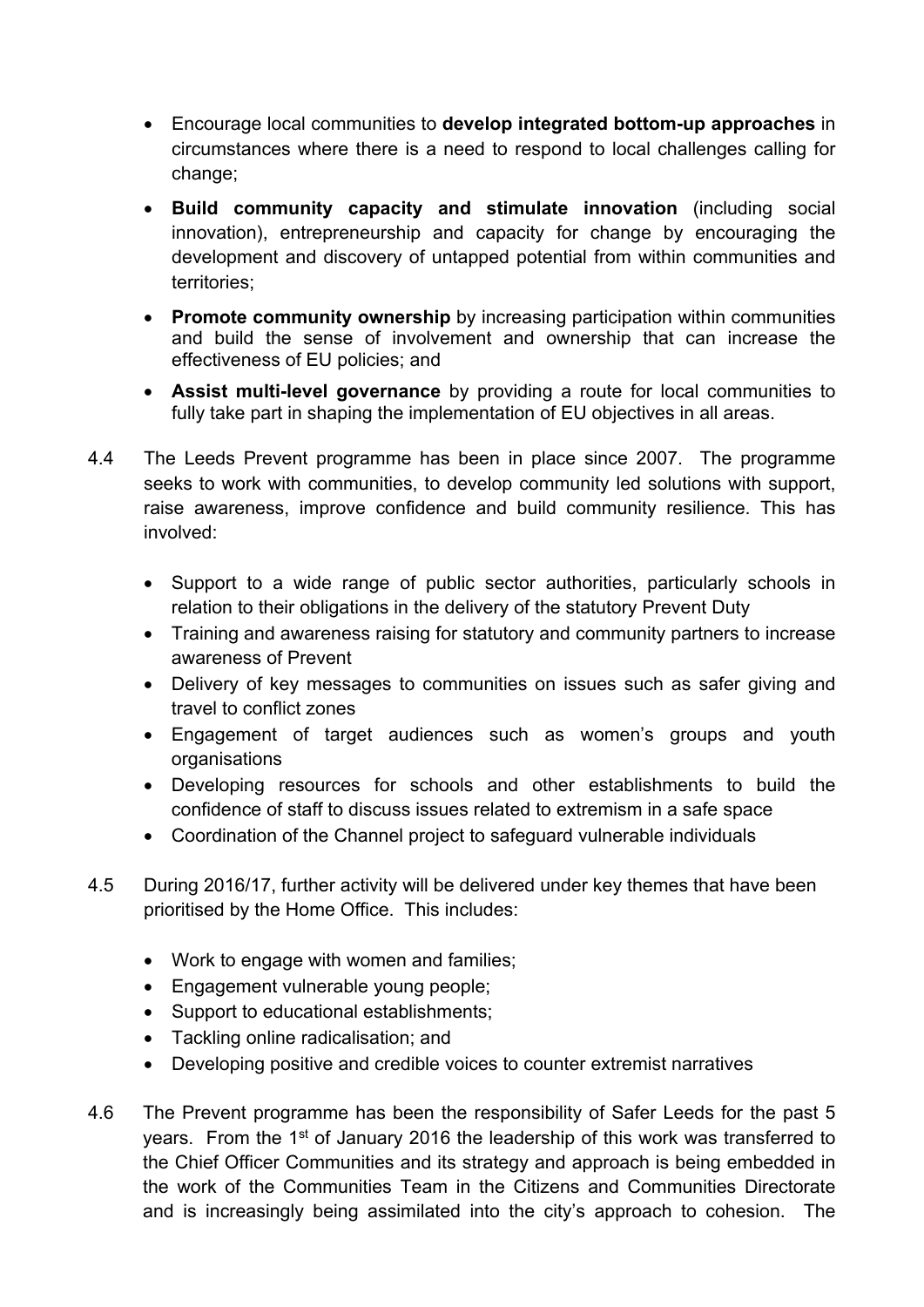transfer has opened up new opportunities for closer working with Community Committees.

- 4.7 The Strong and Resilient Communities project will seek to add to existing good practice by building the capacity of officers, elected members and communities, alongside a range of other partners, and support them to become better equipped to recognise, challenge and develop locally led solutions at an early stage.
- 4.8 A more targeted and intensive approach will be developed to address more complex issues such as; lack of engagement with services and wider society, low aspiration, poor resilience and, where appropriate, vulnerability to extremist voices / messages.
- 4.9 A toolbox of activities and new ways of working will be developed to support the delivery of the project against 5 core priorities:
	- **Priority 1:** Instil a sense of belonging and pride in being a citizen of Leeds
	- **Priority 2:** Improve community resilience and sustainability
	- **Priority 3:** Develop capacity and leadership within communities
	- **Priority 4:** Raise the aspirations of communities and widen access to economic opportunity
	- **Priority 5:** Improve our understanding of our communities and provide more targeted support to those that may be considered more vulnerable to extremist narratives
- 4.10 The project will initially be developed in four stages:

**Stage 1**: Undertake consultation with services and elected members to identify issues, skills gaps and agree a range of activities – commence October 2016

**Stage 2:** Development of local cohesion and resilience plans for each of the 10 Community Committee Areas – to 31 March 2017

**Stage 3:** Build the capacity and confidence of frontline staff and elected members – to April 2017 (then ongoing)

**Stage 4:** Identify pathfinder projects – 1<sup>st</sup> project to commence in autumn of 2016

4.11 Initially, up to three locality based Pathfinder projects will be identified, where new ways of working on this agenda across different services will be developed and implemented. The projects will be selected using a range of poverty related indicators and in consultation with, elected members, local residents and local service providers through existing local arrangements.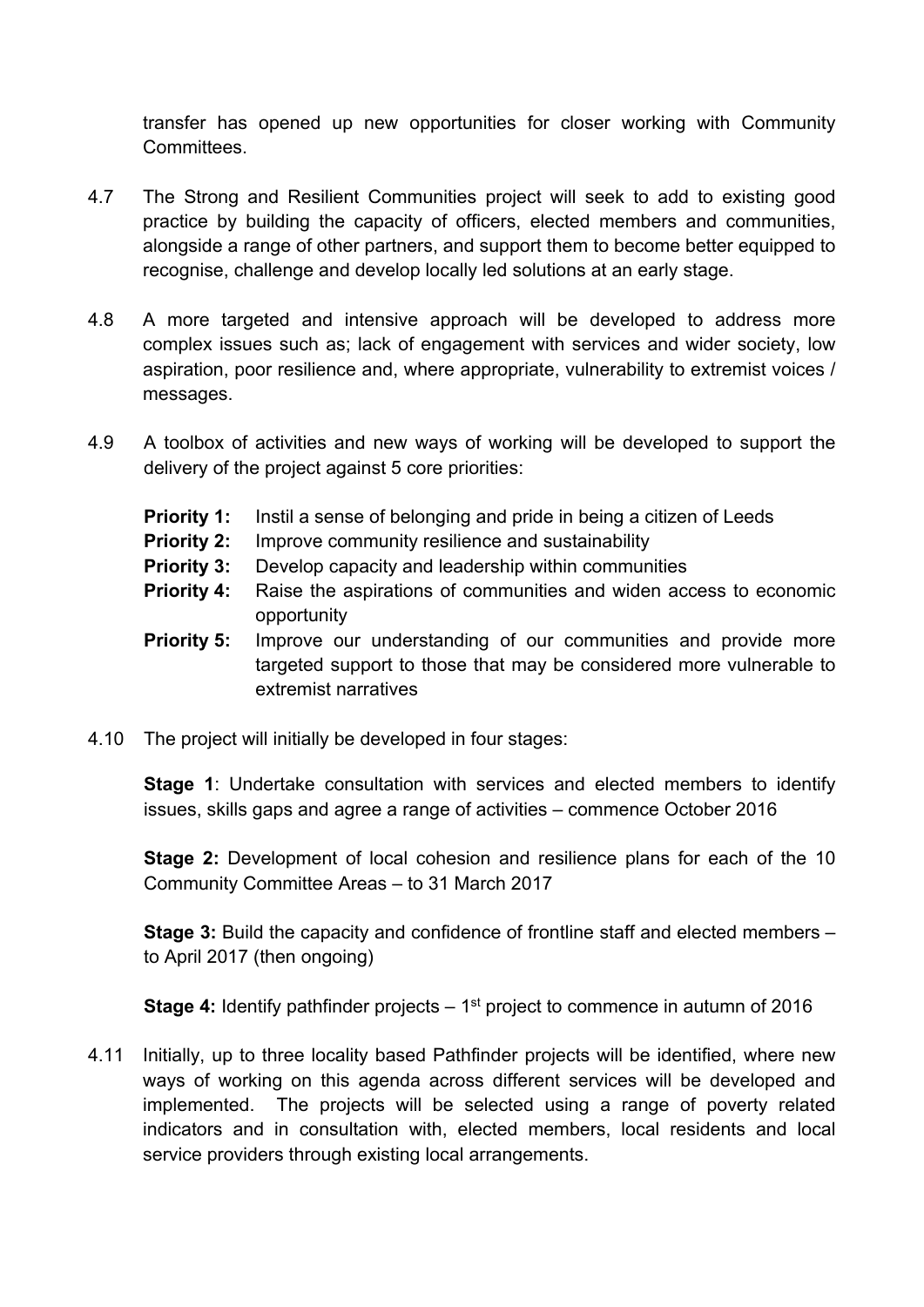- 4.12 The pathfinder projects will report to the local Neighbourhood Improvement Boards (NIB) focused on priority neighbourhoods with highlight reports/updates provided to the relevant Community Committee.
- 4.13 In addition, work will commence to develop tailored cohesion and resilience plans for each of the 10 Community Committees and these will form a part of existing community planning arrangements.
- 4.14 A review into *opportunity and integration in some of our most isolated communities*, as part of the government's broader efforts to tackle extremism is currently being undertaken by the Government's Director General, Dame Louise Casey DBE CB. The findings of the review are expected to be published in the autumn, and will feed in to the city's new approach to Prevent and Cohesion. The Leeds response to the Casey Review was well received and recognised for its strong innovative content. It is considered that the aspirations for the refreshed approach articulated in this paper will be in line with recommendations from the Casey Review. An update paper on the Casey Review and its implications for Leeds will be brought to a subsequent meeting following publication.
- 4.15 A further update on progress will be provided to Executive Board at an appropriate time during 2017.

# **5. Corporate Considerations**

#### **5.1 Consultation and Engagement**

- 5.1.1 The delivery of the National Prevent policy is highly topical, and as such, a deputation was presented to full Council on the 23 March 2016. This report provides a response to this deputation.
- 5.1.2 Discussions on the merger of cohesion and Prevent related work commenced in the summer of 2015, led by the Council's Leader and the Executive Member for Communities.
- 5.1.3 A report was presented in February 2016 to the 10 Community Committee Chairs, who were supportive of the approach outlined in this report and agreed to develop it further.
- 5.1.4 Discussions have also commenced with Community Committees with further consultation planned.
- 5.1.5 A cross sector workshop session took place in December 2015 to discuss the council's current approach to community cohesion. This was followed up in April 2016 with an internal audience. An example of some of the feedback from the session was as follows: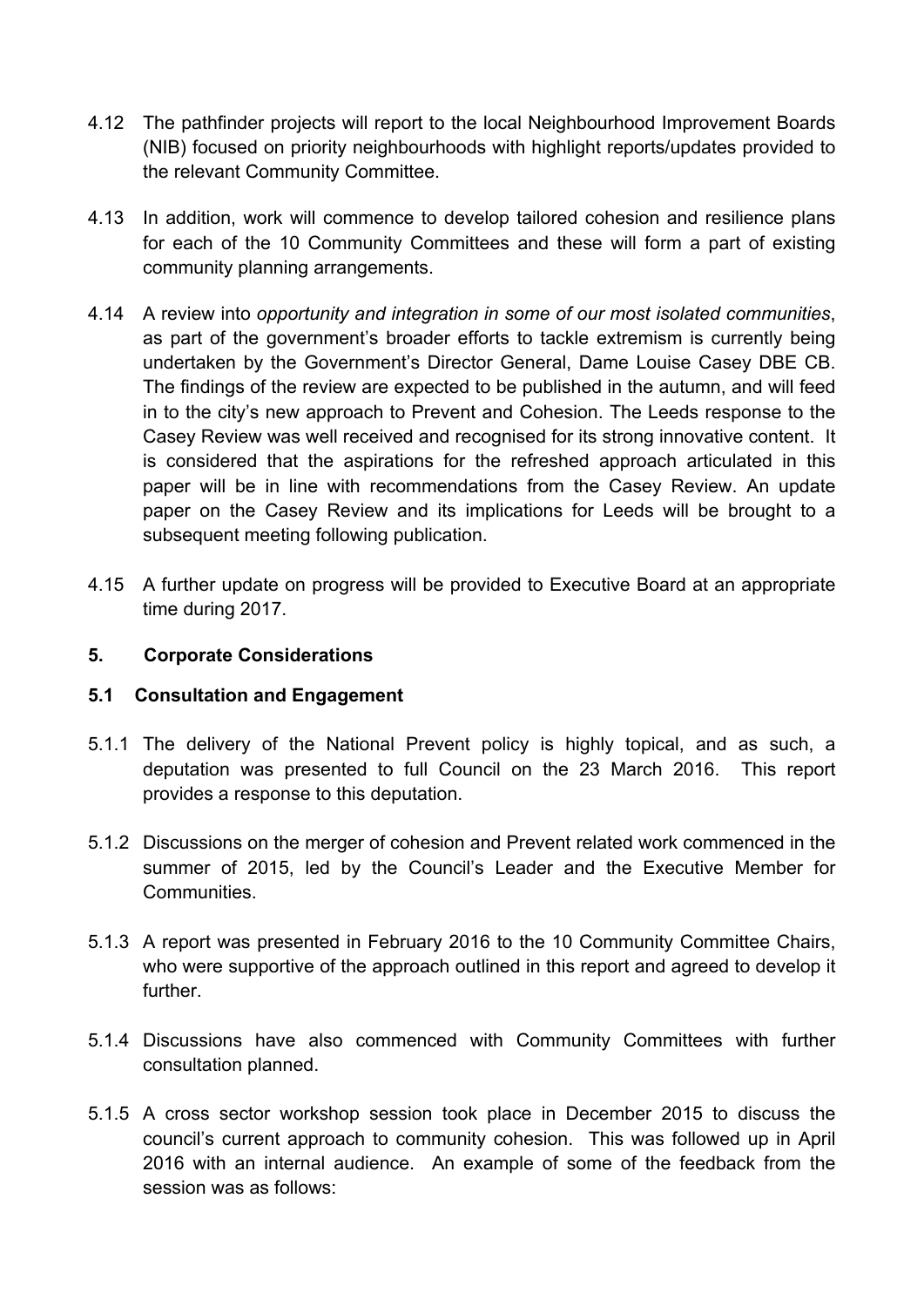- The need to engage with a wider range of partners on the development and delivery of the project
- Supportive of the direction of travel proposed in the new approach
- Need to build capacity and confidence of residents and staff
- Resources limited resources so need to ensure that these are used effectively
- Timescales need to see delivery and transformational change over the longer term
- Building trust with communities and local organisations is key
- Managing aspirations need to be clear what the project will and will not delivery
- Good community engagement and involvement is critical
- 5.1.6 A range of consultation sessions with wider partners is now taking place, including workshops with the Third and Faith Sectors, discussions with NHS Trust, the Equality Assembly and a number of Council services, to further develop the project and consider new approaches. These will include Ward based sessions.

# **5.2 Equality and Diversity / Cohesion and Integration**

- 5.2.1 The cross cutting project of work will promote good community relations, cultural and religious tolerance and respect, and the celebration of cultural diversity, which will support improved community cohesion across the city.
- 5.2.2 This will also support the delivery of the Equality Improvement Priorities which provide focus to address issues of inequality. The tools and mechanisms that the council use will continue to play a pivotal role in identifying and addressing inequality and the programme of work which will be developed will be an additional strand of this approach.
- 5.2.3 Equality Impact Assessments will be undertaken on each area of the Strong and Resilient Communities Project.

# **5.3 Council Policies and Best Council Plan**

5.3.1 The project will support the delivery of the Councils 'Strong Economy and a Compassionate City' ambition by contributing to the 2016/17 Best Council Plan priority 2051-20 to; 'Support communities and raise aspirations', by working with communities and partners, to encourage respect, tolerance and instill a sense of belonging and pride in being a citizen of Leeds, develop resilience, improve confidence and capacity by developing leadership and improve aspirations particularly within the city's most deprived communities. It will also support the delivery of the Council's Equality Improvement Priorities and the Best Council Plan's outcomes of 'be safe and feels safe', enjoy healthy, happy and active lives', and the Plan's priorities on 'keeping people safe from harm' and 'supporting communities, raising aspirations'.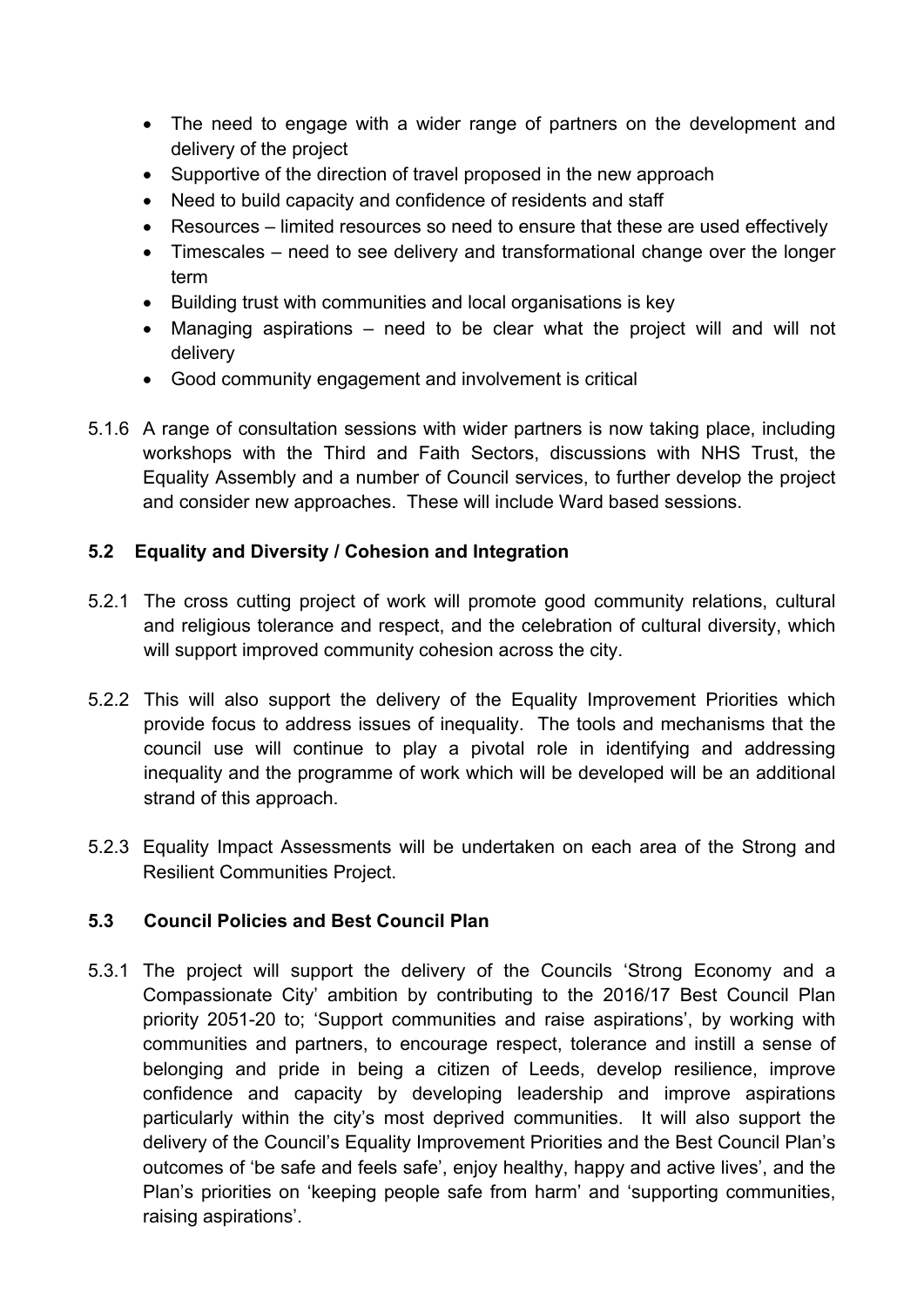- 5.3.2 The project will support the delivery of the Vision for Leeds overarching ambition that by 2030, Leeds will be the best city in the UK:
	- Leeds will be fair, open and welcoming.
	- Leeds' economy will be prosperous and sustainable.
	- All Leeds' communities will be successful
- 5.3.3 The Strong and Resilient Communities project will form a part of the 'Stronger Communities Benefitting from a Strong City' breakthrough programme. Please refer to section 2.4 of this report, where further details are provided.
- 5.3.4 The approach described will also support the delivery of the Faith Covenant which is a joint commitment between faith communities and local authorities to a set of principles that guide engagement aiming to remove some of the mistrust arises just to a lack of mutual understanding, and to promote, practical levels of working on all levels.

# **5.4 Resources and Value for Money**

- 5.4.1 A dedicated programme manager has been allocated to oversee the delivery of this work. Additional resources will be identified to support specific pieces of work. However, one of the main aims of the project is to develop new ways of working that promote a model of early intervention, resulting in a reduction in public spending by dealing with potential risks within communities before they become a strain on public sector resources. This will be achieved by developing more joined up and targeted work between different service providers.
- 5.4.2 The Home Office provides funding to the Council to undertake work to address vulnerability in relation to violent extremism based on identified risks and harms. More recently, discussions have begun with the Office for Counter Extremism to consider the resources required for the city to meet the expectations of the National Counter Extremism strategy.
- 5.4.3 The Council's Community Committees already provide funding to support a range of activities which aim to enhance community cohesion and bring people together in the spirit of mutual benefit and understanding through their Well Being budgets and other locally delegated funds.

# **5.5 Legal Implications, Access to Information and Call In**

**5.5.1** There are no legal or access to information implications associated with this report. This report sets out a direction of travel in relation to how the Council will improve its policy approach to help support good community relations and cohesion, and deal with potential risk associated with vulnerability to extremist messages.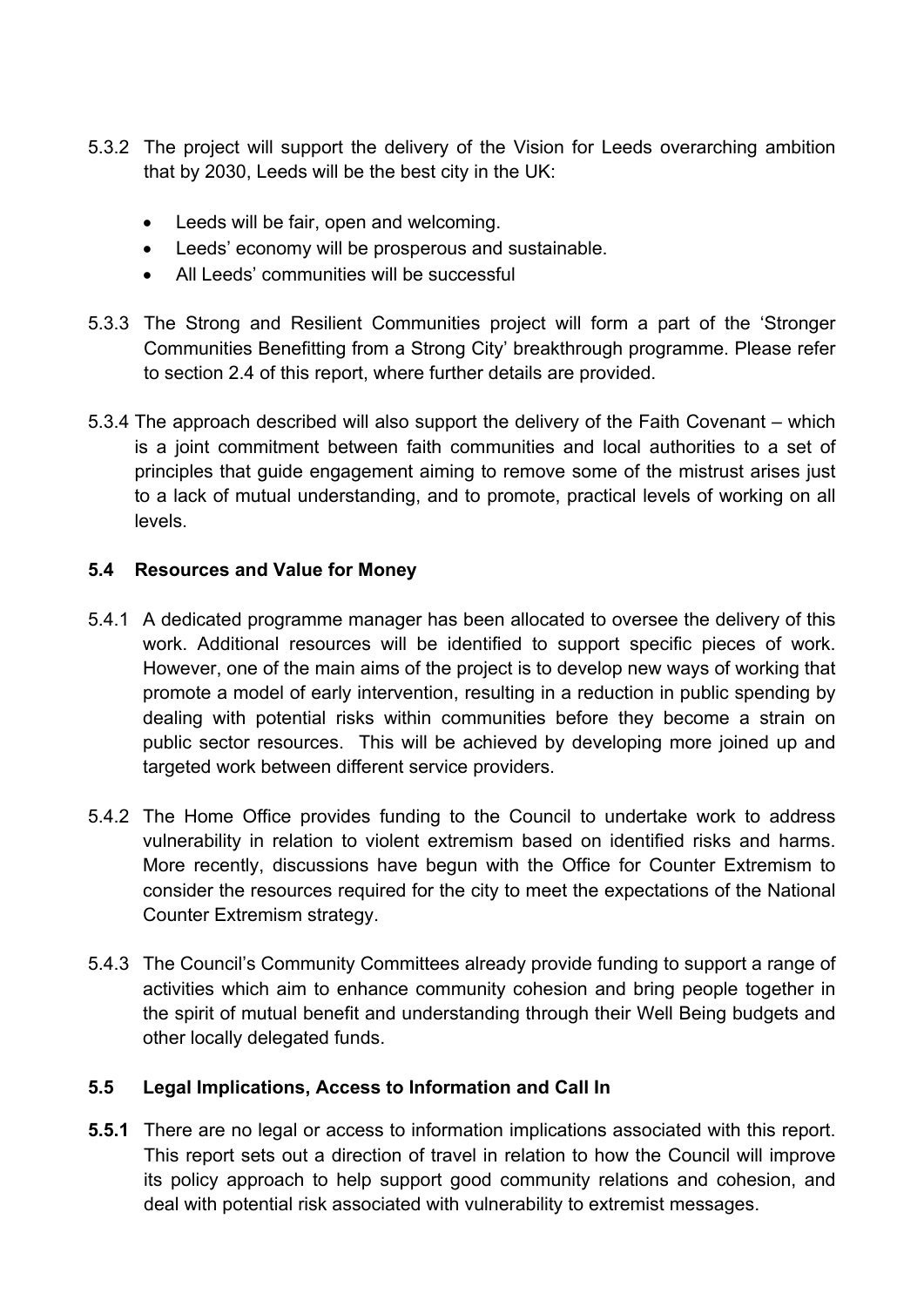### **5.6 Risk Management**

- 5.6.1 Activity delivered as part of the project will contribute to the management of two corporate risks related to city resilience (emergency planning) and council resilience (business continuity management) in the event of a major incident. This will be achieved by helping to improve the city's resilience and that of the wider Councils, to protect against a major incident occurring, by helping to reduce the potential for community tensions and grievances arising, thereby mitigating the risk of civil unrest or in more serious cases, acts relating to terrorism or violent extremism being connected to the city.
- 5.6.2 Failure to identify at an early stage, understand, manage, mitigate against and effectively communicate the range of issues which could have a negative impact on communities. The project will seek to mitigate risks by developing new ways of working, including restorative approaches, which helps to deal with community based issues more pro-actively, thereby preventing them from becoming damaging to community wellbeing.
- 5.6.3 Following the result of the EU referendum in June 2016, the Council has put in place actions to provide reassurance and manage the risk associated with the Country's decision to withdraw, and the potential negative impact of this on the communities of Leeds and its wider economy. The Stronger Communities Breakthrough project will support the delivery of more tolerant, open and inclusive communities that is welcoming to all. Through close working with a range of council services and partners, work streams will be developed to consider how community tensions can be more effectively monitored, so that early interventions can be deployed, and improvements to the existing hate crime reporting arrangements and wider strategy are being led by Safer Leeds.

#### **6. Conclusions**

- 6.1 The communities of Leeds are changing and will continue to do so. We want Leeds to continue to be a welcoming and compassionate city, where all its citizens feel included in the life of the city and where there is greater sense of equality, particularly, in relation to economic opportunity. One which recognises that though our communities may be different in character and diversity, we are all united in our pride in being a citizen of Leeds and respect one another.
- 6.2 The Strong and Resilient Communities project, will seek to develop an improved policy approach to the way that we deliver community cohesion across the city. Also, in how we develop targeted approaches, linked to the government's Prevent programme, to support those communities and places that would benefit from a more tailored approach which helps build good community relations, resilience and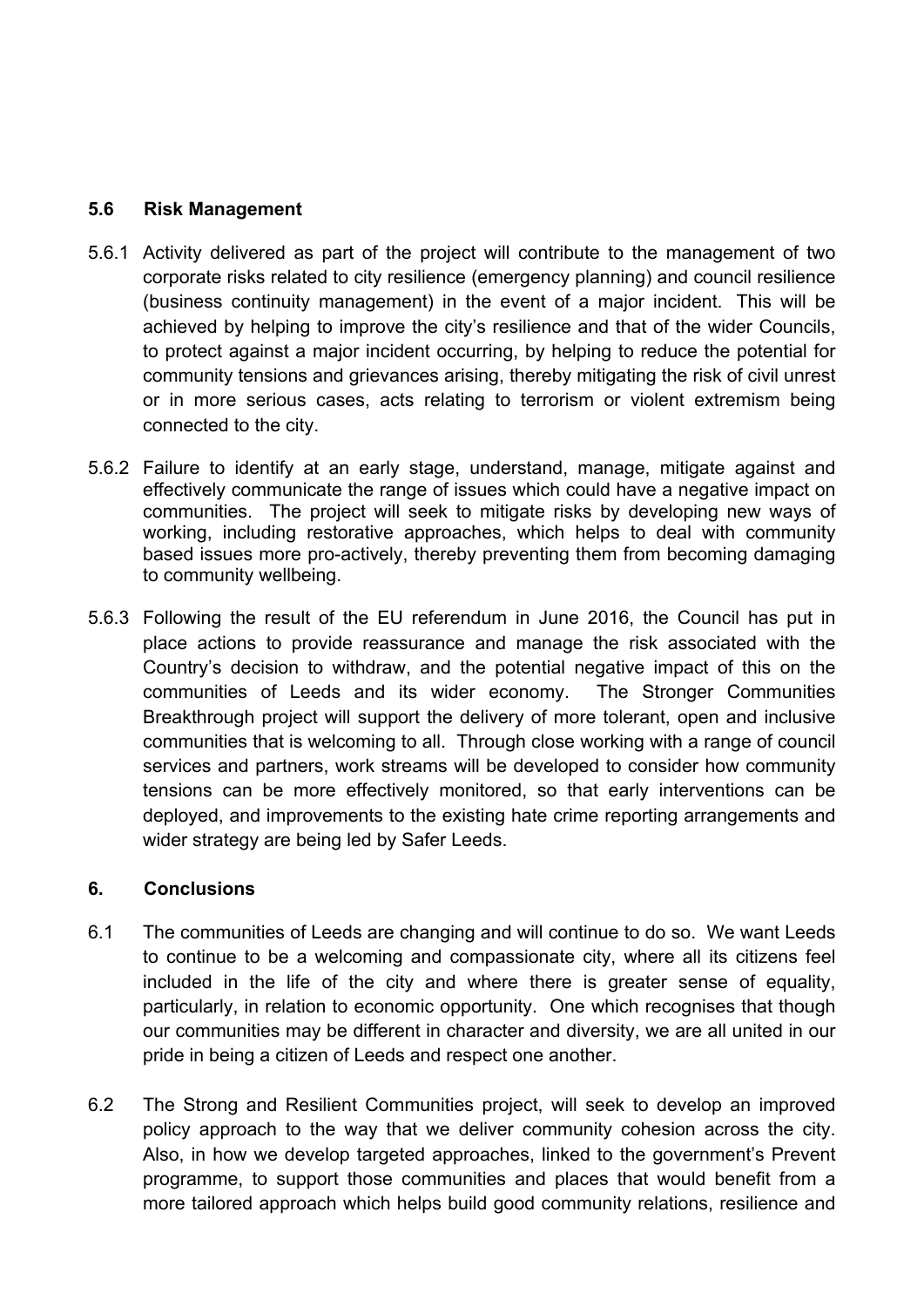leadership, and improve aspirations. Discussions on the city's response to the National Counter Extremism Strategy are also taking place with local partners and government and these will inform the development of a targeted programme activity in the near future.

- 6.3 The work will be integral to the new Breakthrough programme; 'Strong Communities Benefitting from a Strong City', which seeks to deliver a programme of change which contributes to more resilient and sustainable communities and helps the city to adapt to the challenges of living in a more globalised society, ensuring that the city continues to prosper as change occurs.
- 6.4 A review into *opportunity and integration in some of our most isolated communities*, as part of the government's broader efforts to tackle extremism is currently being undertaken by the Governments Director General, Dame Louise Casey CB. The findings of the review are expected to be published in the autumn, and will feed in to the city's new approach to Prevent and Cohesion.

### **7. Recommendations**

- 7.1 Executive Board is asked to:
	- Endorse the refreshed approach to cohesion and prevent outlined in this report.
	- Agree the staged approach to the Pathfinder projects set out in section 4.10 of this report as follows:
		- **Stage 1**: Undertake consultation with services and elected members to identify issues, skills gaps and agree a range of activities – commence by October 2016
		- **Stage 2:** Development of local cohesion plans for each of the 10 Community Committee Areas – to 31 March 2017
		- **Stage 3:** Build the capacity and confidence of frontline staff and elected members – to April 2017 (then ongoing)
		- **Stage 4:** Identify pathfinder projects 1<sup>st</sup> project to commence in Autumn of 2016; and
	- Request the Chief Officer Communities takes forward the development and implementation of the staged approach and the Pathfinder projects and provides a progress report in 2017.
	- Request the Chief Officer Communities provide an update report on the implications of the Casey Review for Leeds following national publication of the report.